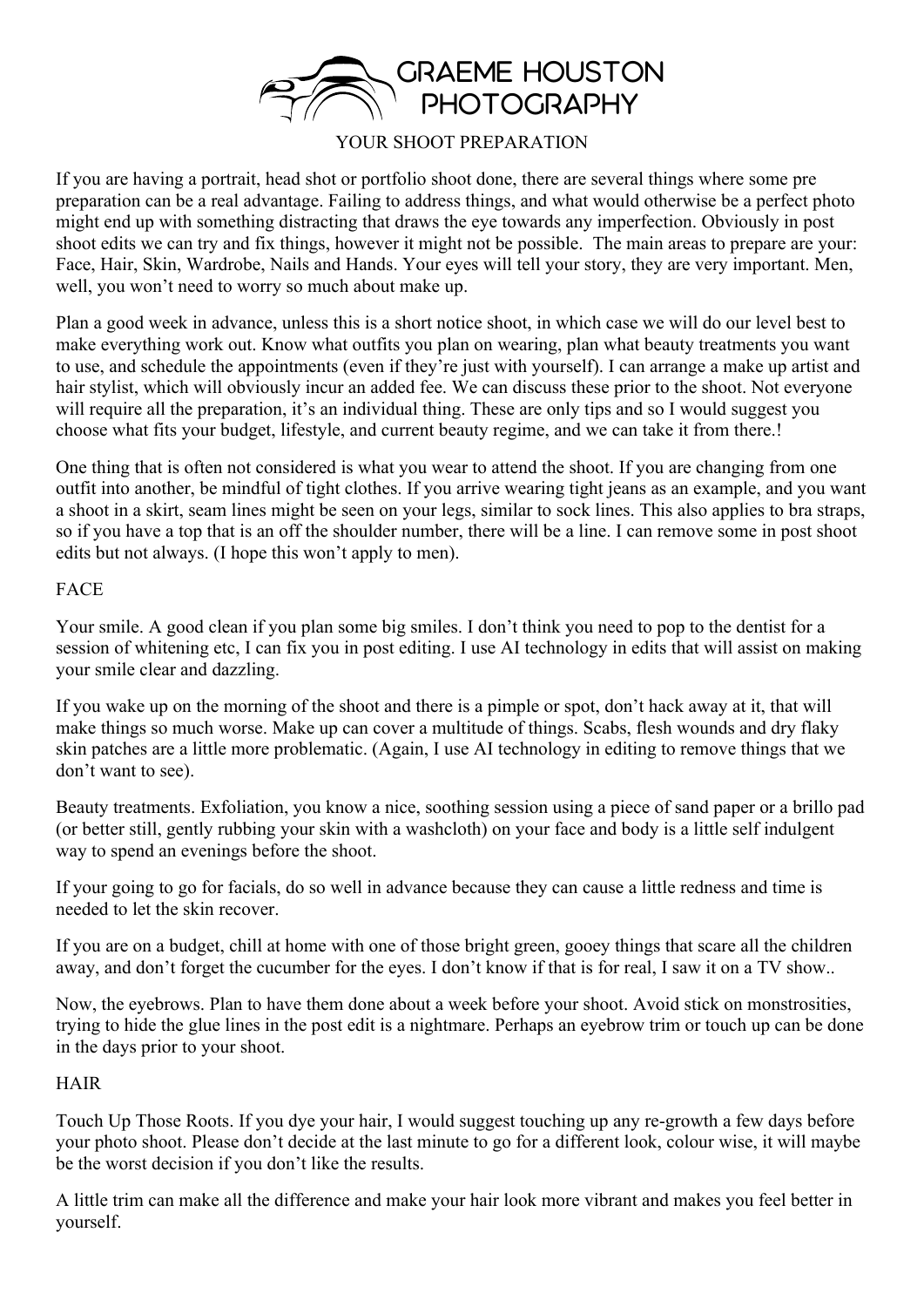

### **HANDS**

Have a manicure or your fancy nails done. While you're at it, a pedicure is advised if you plan on having your feet on show. Nothing worse than unkempt yellow, crusty old toenails. If you're keen on your manicures, try and book your mani/pedi for a day in advance of your shoot.

If you are a little more minimalist, you can stick with neatly shaped, clear nails. Soft, neutral colours will work well for your fingertips. Toes can get away with most colours but consider colour clashes if going bright. (Be mindful about what outfits you're bringing along and be sure to choose a colour that will match and compliment your choices.)

If you are wearing rings, give them a little TLC so they are sparkling.

## DO I WAX OR SHAVE?

If your preference is the waxing route, give yourself a few days to heal before your shoot. If you are shaving, it can be done the night before. Legs done, don't forget your underarms, and if you want to wear a swimsuit or lingerie, remember the bikini area also.

Spray Tanning. If you are no stranger to the faux glow, get your spray tan a few days prior to your shoot. As a photographer, I would so much prefer natural skin tones. If it's done well, it can look wonderful. If it's a few tones towards tangerine, I need say no more on the matter! Those with naturally darker skin, you need not worry, you already got it going on.

Where we can work wonders with post editing software, hiding all manner of blemishes, you will feel so much better in the knowledge that what you are looking at is a real and true reflection of your wonderful, perfect self. There will always be some things you may not want to change, they are a part of you after all. This could be scars, birthmarks or the results of an illness. For some, these markings may define them for others, they may prefer that they are removed as best possible in the editing process. This though, is your shoot, it's your face, your body and therefore your photos. The main thing is that you are happy.

## CLOTHES

Bring about half a dozen outfits. Your portraits should be a reflection of you, perhaps just a little more polished. Choose outfits you are particularly fond of. Those special pieces you might not wear often because they're impractical for day-to-day use will maybe just be the thing, or that go-to outfit you always wear when you're going somewhere special.

Bring something at least one thing that's dark. Black, Navy or Charcoal are the best options.

Something Light. Think angelic for light outfits. Soft, silky, or perhaps layered and sheer. You don't need to just go for white, try light pink, nude or cream, they will work just as well.

Bring along something that is a little fun/funky/out there. It's a chance to really show your personal style, your personality, your sense of fun. If you tend to lean to more conservative tastes, try choosing a different way to describe it all. Try a little Funky, maybe Structured, Soft, Elegant, or go full on formal.

The Sexy you. This is entirely your call, it is a very personal thing. You can completely skip sexy, that is absolutely up to you. If you'd like to, you can try an understated sexy look in a backless formal dress, or a more overtly sexy pretty pinup-style swimsuit. Beautiful lingerie is lovely and empowering, it is amazing how women change when they bite the bullet and decide to opt for this in their shoot. (If this is something that you want to try, please make sure you have company with you. A close friend will be there to support you and at all times, you have complete access to to view all images taken). For some people, this might be a way to bring back their confidence after illness, loss or a relationship break up. Everyone has a story and I will discus all of this in advance of your shoot. I know from personal experience how things can change